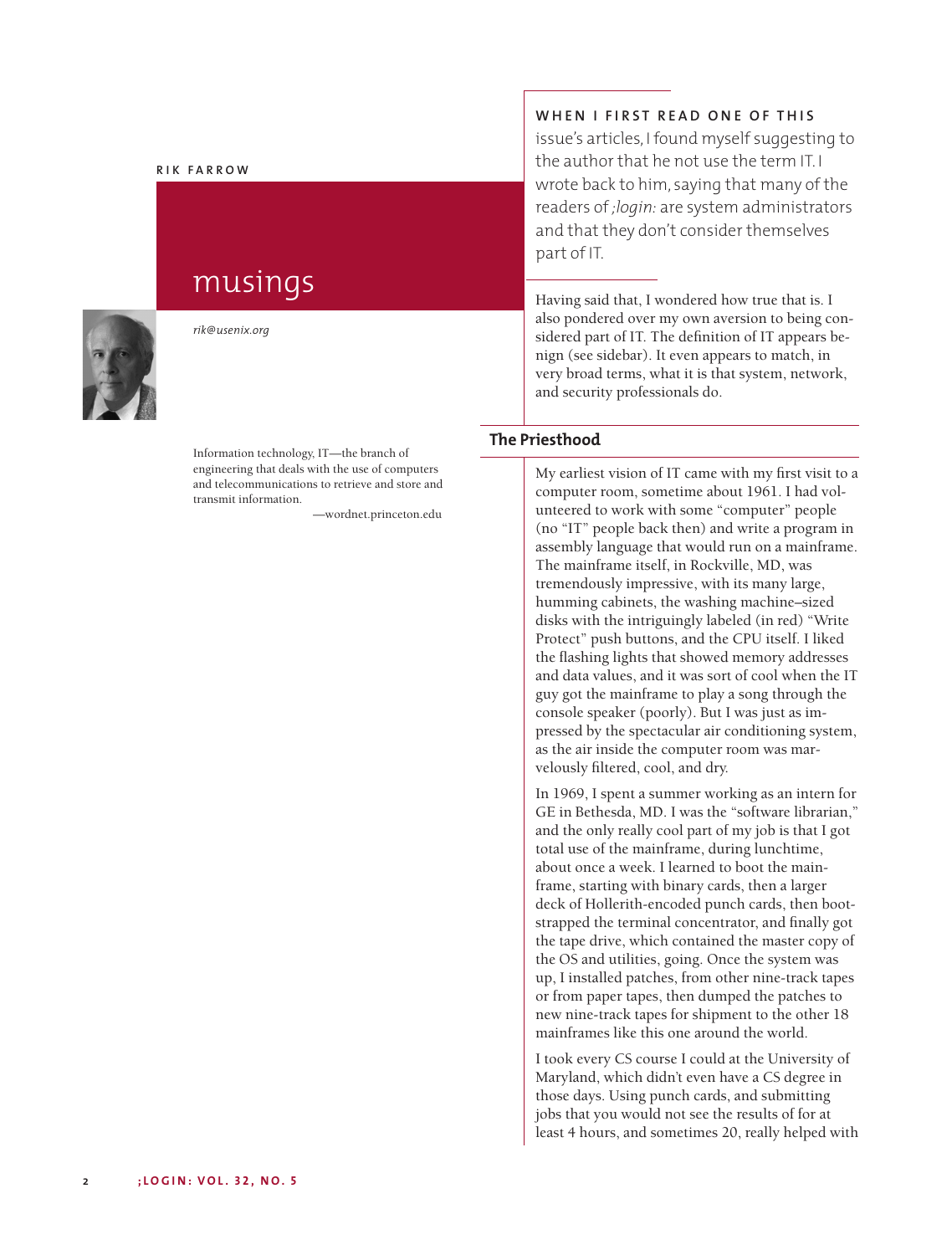typing discipline, as a single typo was tremendously painful. You would hand your card deck over to the priesthood who managed the CS department's mainframe, and they would load your deck into the card reader and then write it to nine-track tapes. The tapes, containing card images, got loaded on the mainframe, and the jobs would run one at a time. I later learned that there was some time-sharing going on, but most students were forced to run batch jobs.(With some 25,000 students and a single computer, we were fortunate that most were not doing anything with the computer.)

None of these experiences should have left me with negative feelings toward being part of IT. I did not work with computers my first several years out of college, because most jobs went to people with experience, and the Vietnam War had provided large groups of people with real experience, seriously impacting the market for those, like myself, who got college degrees instead of traumatizing experiences.

When I did get back into computers, it was because the microprocessor had started appearing in small systems. During the intervening years, DEC had been producing minicomputers, smaller, cheaper, and much less complex systems than their mainframe relatives, but even these were scarce. Microcomputers promised to change all that, making real computers available to everyone. I could see this clearly in 1978, and I quickly became a part of the early PC boom in the Bay Area.

Perhaps my aversion to IT came later, when I was working as a sysadmin consultant. I would have experiences where I would learn about some problem an IT staff was having and offer to take a look at it. For example, one company needed to migrate its database from a homebrew version to Informix. Both ran on SunOS, but the dump format of the homebrew version was incompatible with the import format of Informix. I talked to the IT guy who was struggling with the issue, figured out how the two formats differed, and wrote a short shell script that managed the conversion. All this took perhaps an hour.

The IT guy was amazed, saying that he had expected that it would take weeks of work for the IT department to do what I had done in an hour. I was perplexed. It really wasn't that hard, I thought, so what gives? Then I learned that such occurrences were the norm, and that getting anything done through the IT department was a bureaucratic nightmare that could take weeks or months.

Perhaps you can tell me if your own perceptions of IT are at all like mine. Perhaps you like being part of IT. I really don't know. I would be happy to release old, misbegotten perceptions, as the world moves much faster now, and I imagine that IT projects done by foot-dragging office drudges are now things of the past.

#### **Lineup**

We start out this issue with an article about Plan 9. Although Plan 9 may have faded from people's memories, the poster a group of HPC scientists had during USENIX Annual Tech generated considerable interest, so I thought it might be time to revisit Plan 9. Andrey Mirtchovski and Latchesar Ionkov don't want us to forget the many useful, yet simple, ideas that are part of Plan 9. In the case of Linux, the Plan 9 communications protocol, p9, has actually been ported and is still supported today. Plan 9 has much to offer, especially in the world of HPC, but also to students who need to be exposed to alternatives to the Linux OS design.